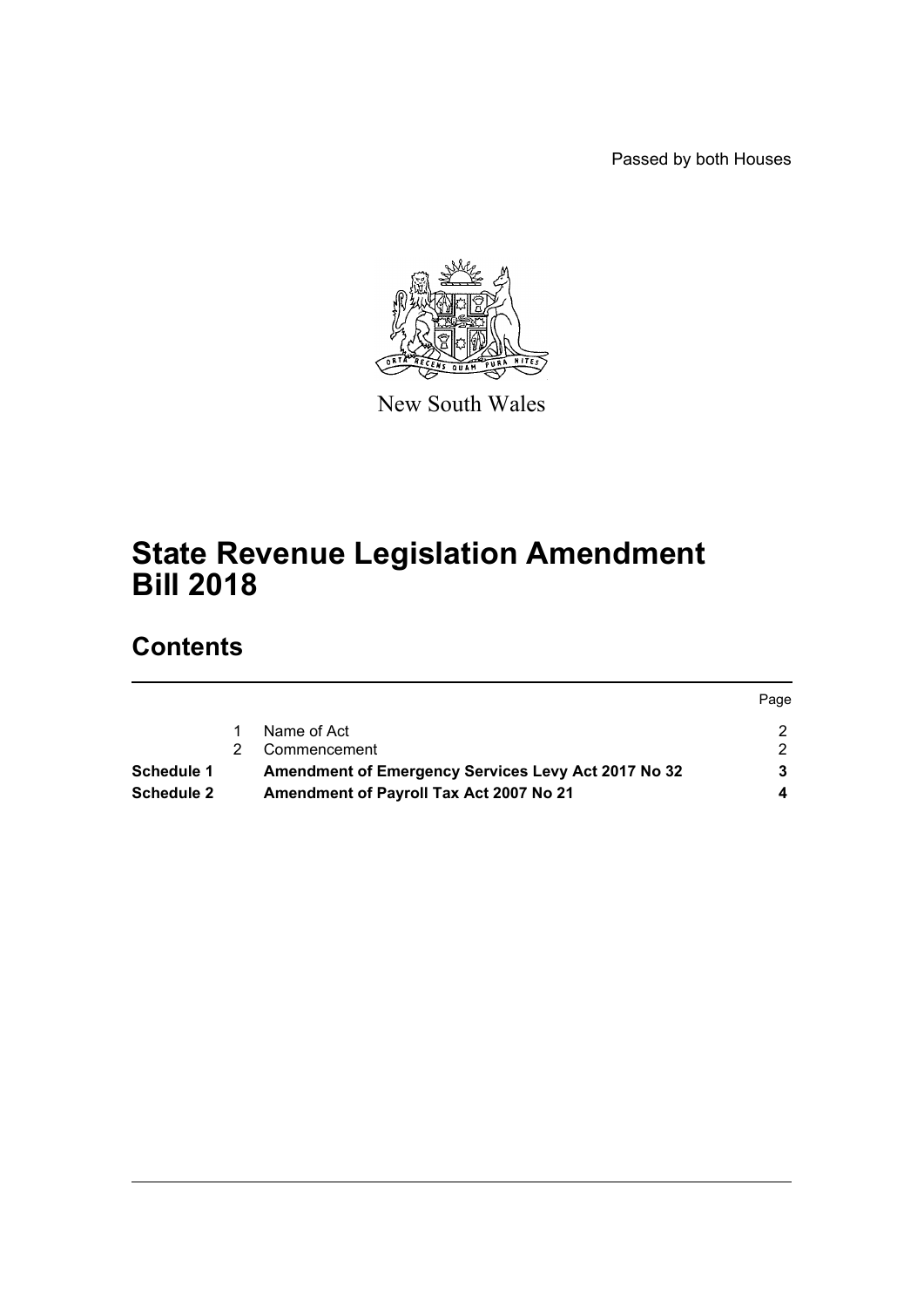*I certify that this public bill, which originated in the Legislative Assembly, has finally passed the Legislative Council and the Legislative Assembly of New South Wales.*

> *Clerk of the Legislative Assembly. Legislative Assembly, Sydney, , 2018*



New South Wales

# **State Revenue Legislation Amendment Bill 2018**

Act No , 2018

An Act to make miscellaneous amendments to certain State revenue legislation in connection with the Budget for the year 2018-19; and for other purposes.

*I have examined this bill and find it to correspond in all respects with the bill as finally passed by both Houses.*

*Assistant Speaker of the Legislative Assembly.*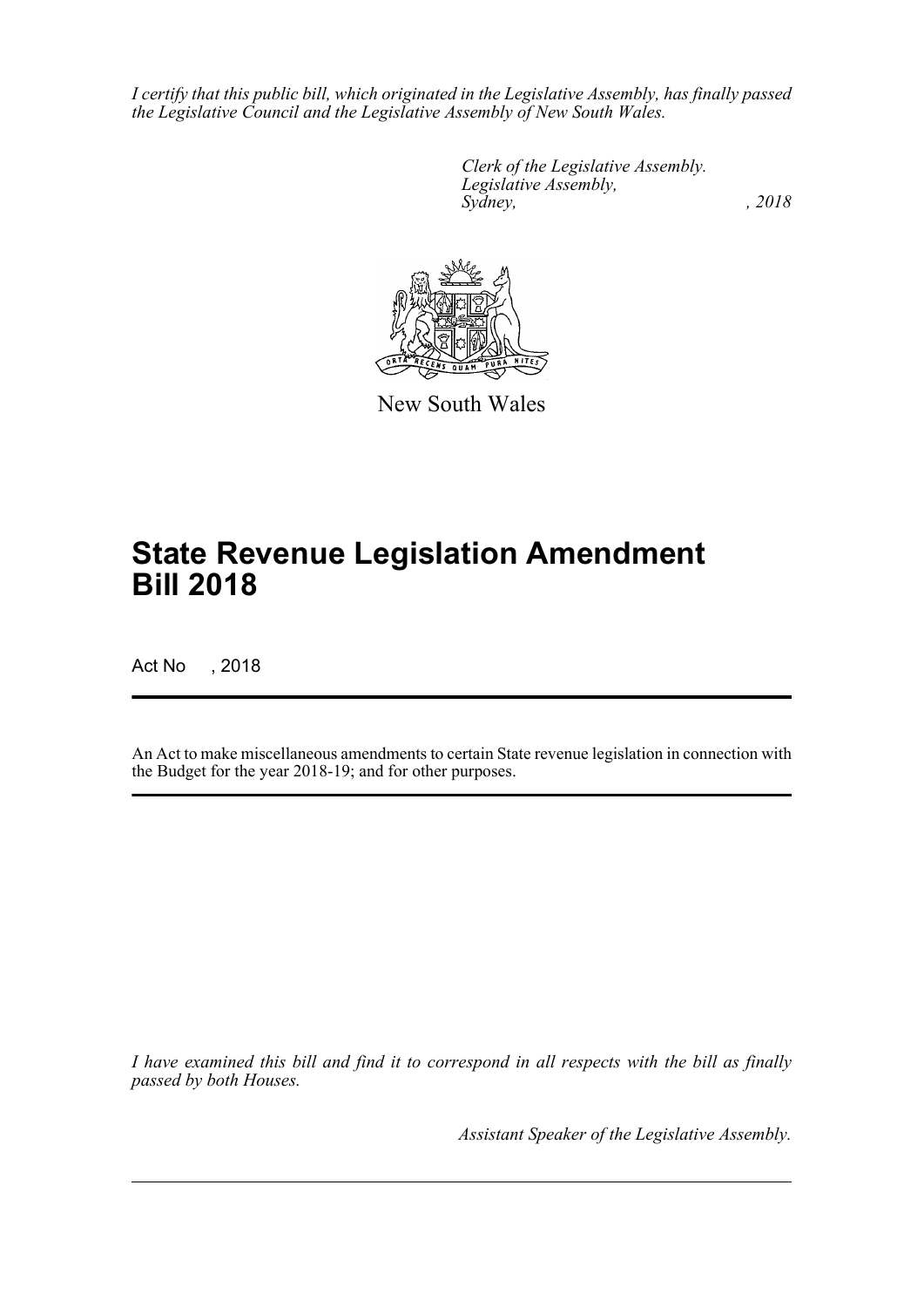State Revenue Legislation Amendment Bill 2018 [NSW]

#### <span id="page-2-0"></span>**The Legislature of New South Wales enacts:**

#### **1 Name of Act**

This Act is the *State Revenue Legislation Amendment Act 2018*.

#### <span id="page-2-1"></span>**2 Commencement**

- (1) This Act commences on the date of assent to this Act, except as provided by subsection (2).
- (2) Schedule 2 commences or is taken to have commenced on 1 July 2018.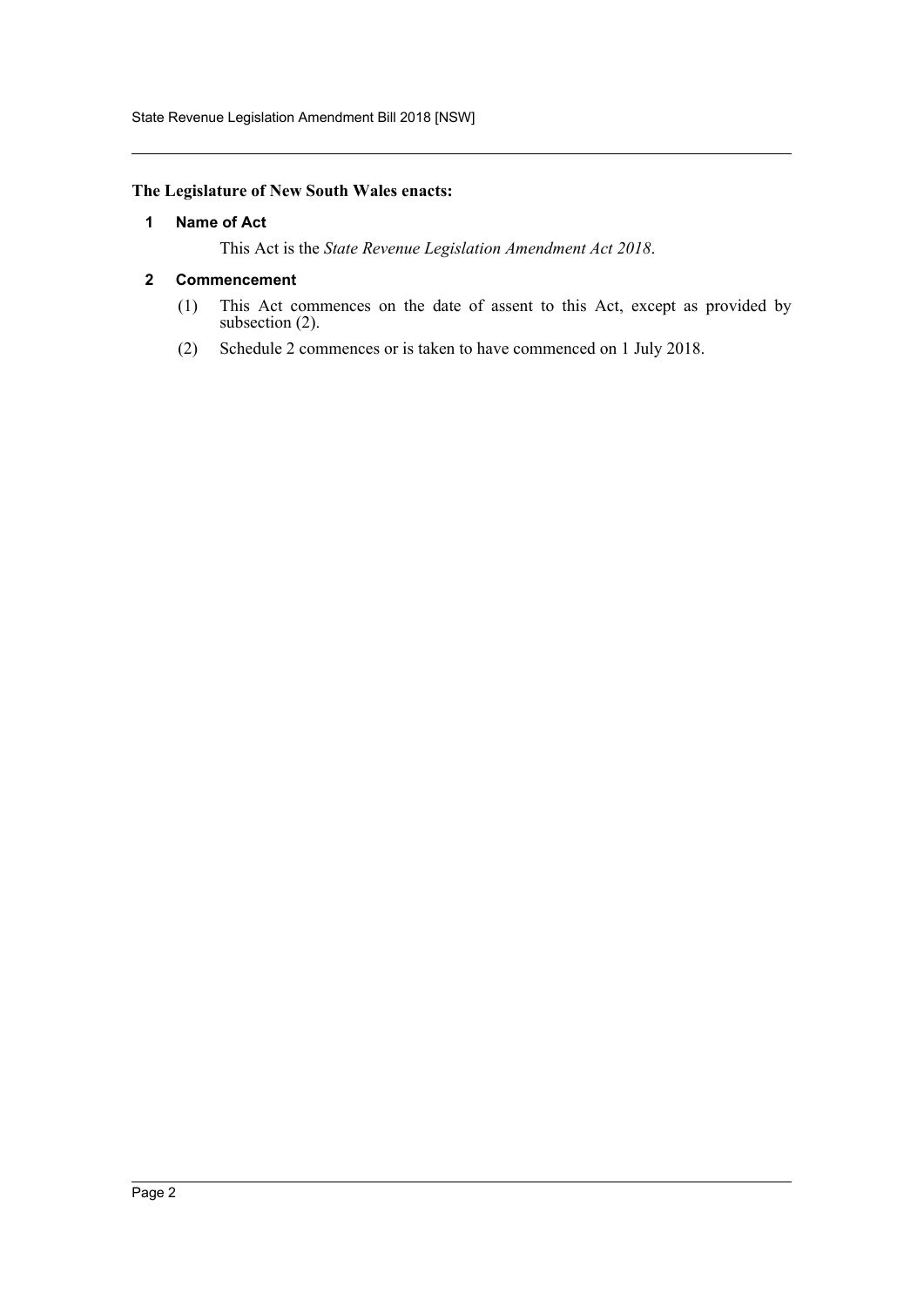### <span id="page-3-0"></span>**Schedule 1 Amendment of Emergency Services Levy Act 2017 No 32**

#### **[1] Section 37 Information to policy holders**

Insert after section 37 (2):

(3) This section does not require an invoice or other statement to indicate how much of the premium payable is estimated to be attributable to the contribution payable under this Act if no part of the premium payable is estimated to be attributable to the contribution payable under this Act.

#### **[2] Schedule 2 Savings, transitional and other provisions**

Insert at the end of the Schedule, with appropriate Part and clause numbering:

### **Part Provision consequent on enactment of State Revenue Legislation Amendment Act 2018**

#### **Application of amendment**

The amendment made to this Act by the *State Revenue Legislation Amendment Act 2018* has effect as if it had commenced on the commencement of this Act (1 July 2017).